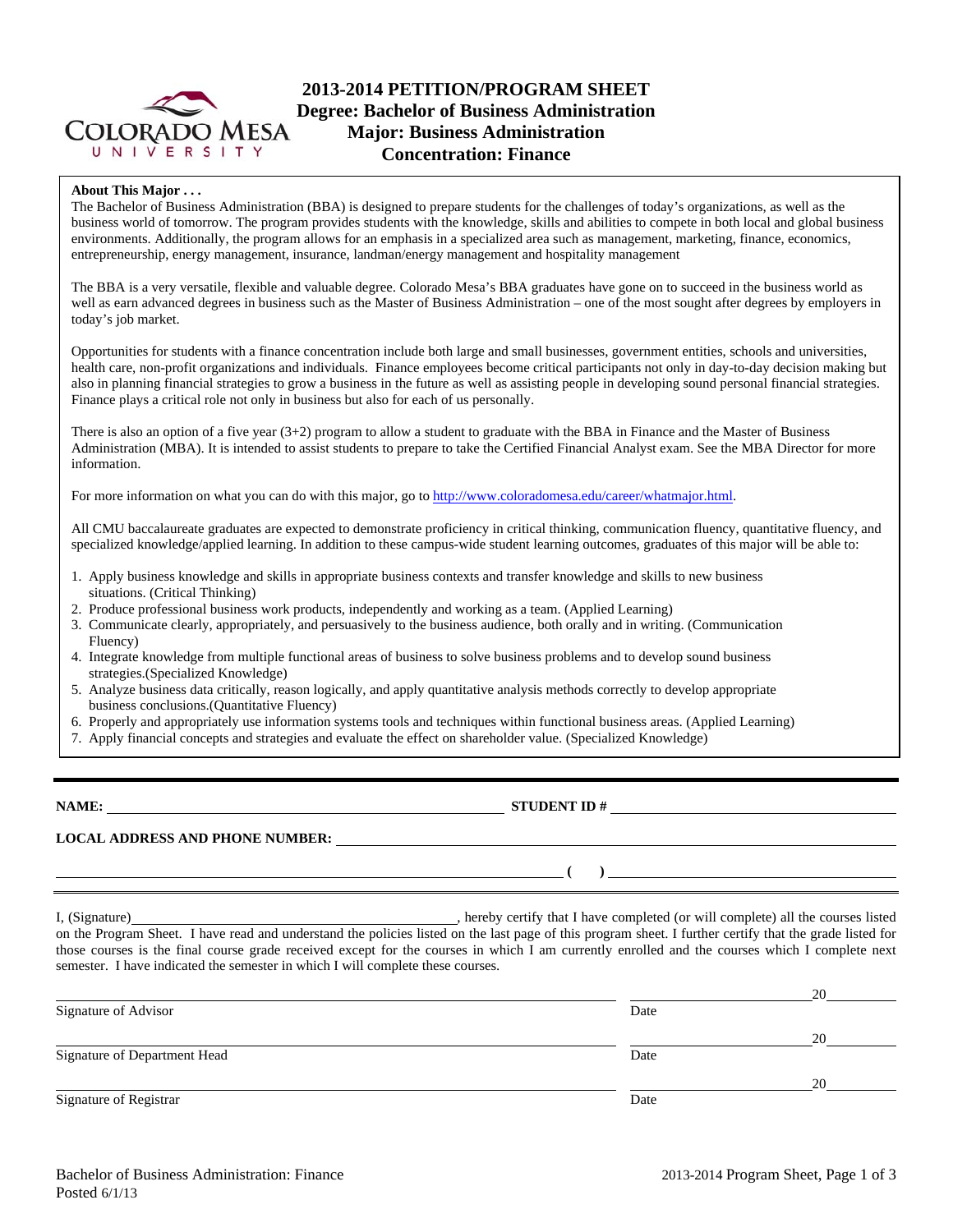#### **Students should work closely with a faculty advisor when selecting and scheduling courses prior to registration.**  Degree Requirements:

- <sup>120</sup> semester hours total (A minimum of 28 taken at CMU in no fewer than two semesters).
- 40 upper division credits (A minimum of 15 taken at the 300-400 course levels within the major at CMU).
- 2.00 cumulative GPA or higher in all CMU coursework
- 2.00 cumulative GPA or higher in coursework toward the major content area
- Pre-collegiate courses (usually numbered below 100) cannot be used for graduation.
- A student must follow the CMU graduation requirements either from 1) the program sheet for the major in effect at the time the student officially declares a major; or 2) a program sheet for the major approved for a year subsequent to the year during which the student officially declares the major and is approved for the student by the department head. Because a program may have requirements specific to the degree, the student should check with the faculty advisor for additional criteria. It is the student's responsibility to be aware of, and follow, all requirements for the degree being pursued. Any exceptions or substitutions must be approved by the student's faculty advisor and Department Head.
- When filling out the program sheet a course can be used only once.
- See the "Undergraduate Graduation Requirements" in the for additional graduation information.

**GENERAL EDUCATION REQUIREMENTS** (31 semester hours) See the current catalog for a list of courses that fulfill the requirements below. If a course is on the general education list of options and a requirement for your major, you must use it to fulfill the major requirement and make a different selection within the general education requirement.

| Course No Title                                                                                                                                                                                                                |                    | Sem.hrs Grade Term/Trns  |
|--------------------------------------------------------------------------------------------------------------------------------------------------------------------------------------------------------------------------------|--------------------|--------------------------|
| <b>English</b> (6 semester hours, must receive a grade of "C" or better and<br>must be completed by the time the student has 60 semester hours.)<br><b>ENGL 111 English Composition</b><br><b>ENGL 112 English Composition</b> | 3<br>$\mathcal{F}$ |                          |
| <b>Math:</b> MATH 121 or higher (3 semester hours, must receive a grade<br>of "C" or better, must be completed by the time the student has 60<br>semester hours.)                                                              |                    |                          |
| <b>MATH 121</b>                                                                                                                                                                                                                | 3                  |                          |
| <b>Humanities</b> (3 semester hours)                                                                                                                                                                                           |                    |                          |
| Social and Behavioral Sciences (6 semester hours)                                                                                                                                                                              |                    |                          |
| ECON 201 Principles of Macroeconomics 3                                                                                                                                                                                        |                    | the contract of the con- |
| ECON 202 Principles of Microeconomics                                                                                                                                                                                          | 3                  |                          |
| Natural Sciences (7 semester hours, one course must include a lab)                                                                                                                                                             |                    |                          |
| <u> 1980 - Johann John Stein, market fransk konge og det for de større og store og store og store og store og s</u>                                                                                                            |                    |                          |
|                                                                                                                                                                                                                                |                    |                          |
| <b>History</b> (3 semester hours)<br><b>HIST</b><br>the control of the control of the control of                                                                                                                               |                    |                          |
| <b>Fine Arts</b> (3 semester hours)                                                                                                                                                                                            |                    |                          |

Course No Title Sem.hrs Grade Term/Trns

|              | <b>OTHER LOWER DIVISION REQUIREMENTS (6 semester hours)</b> |  |
|--------------|-------------------------------------------------------------|--|
| $\mathbf{L}$ |                                                             |  |

|          | <b>Kinesiology</b> (3 semester hours) |  |
|----------|---------------------------------------|--|
| KINE 100 | Health and Wellness                   |  |
| KINA 1   |                                       |  |
| KINA.    |                                       |  |

\_\_\_\_\_\_ \_\_\_\_ \_\_\_\_\_\_\_\_\_\_\_\_\_\_\_\_\_\_\_\_\_\_\_\_ \_\_\_\_ \_\_\_\_\_ \_\_\_\_\_\_\_\_

**Applied Studies** (3 semester hours)

**FOUNDATION COURSES** (17 semester hours) These courses, plus ECON 201 & 202 and Gen Ed English & Math requirements must be completed within the student's first 60 hours.

|          | completed within the student s mist ob hours. |   |  |
|----------|-----------------------------------------------|---|--|
| ACCT 201 | Principles of Financial Acctg                 |   |  |
| ACCT 202 | Principles of Managerial Acctg 3              |   |  |
| BUGB 105 | Freshman Business Seminar                     |   |  |
| BUGB 211 | <b>Business Communications</b>                |   |  |
| CISB 101 | Business Inform. Technology                   |   |  |
|          | or CISB 205 Advanced Business Software        | 3 |  |
| CISB 241 | Intro to Business Analysis                    |   |  |
|          | or STAT 200 Probability and Statistics        |   |  |
|          |                                               |   |  |

#### **BACHELOR OF BUSINESS ADMINISTRATION: FINANCE CONCENTRATION REQUIREMENTS** (63 semester hours)

#### **Business Administration Core** (33 semester hours)

| <b>International Business</b>       |                                                                                                              |  |
|-------------------------------------|--------------------------------------------------------------------------------------------------------------|--|
| Fundamentals of Info Systems        |                                                                                                              |  |
| <b>Managerial Finance</b>           |                                                                                                              |  |
| Principles of Management            |                                                                                                              |  |
| Organizational Behavior             |                                                                                                              |  |
|                                     |                                                                                                              |  |
| <b>Operations Management</b>        |                                                                                                              |  |
| <b>Business Strategy</b>            |                                                                                                              |  |
| Principles of Marketing             |                                                                                                              |  |
| <b>Quantitative Decision Making</b> |                                                                                                              |  |
|                                     |                                                                                                              |  |
| or MARK 350 Marking Research        |                                                                                                              |  |
|                                     | Legal Environment of Business 3<br>Human Resource Management 3<br>or MANG 341 Quantitative Decision Making 3 |  |

#### **Finance Concentration Courses** (30 semester hours)

|                 | <b>FINANCE CONCENTE ATION COUPSES</b> (50 SENIESIEI HOURS) |   |  |
|-----------------|------------------------------------------------------------|---|--|
|                 | <b>Finance Nucleus</b> (15 semester hours)                 |   |  |
| <b>FINA 320</b> | <b>Fundamentals of Investments</b>                         |   |  |
| <b>FINA 420</b> | Security Analysis and Portfolio                            |   |  |
|                 | Management                                                 |   |  |
| <b>FINA 451</b> | Financial Management: Theory                               |   |  |
|                 | and Applications                                           |   |  |
| <b>FINA 431</b> | <b>International Financial Mgmt</b>                        | 3 |  |
| <b>MARK 335</b> | Sales & Sales Management                                   | 3 |  |
|                 |                                                            |   |  |

**Concentration Electives** (15 semester hours) Choose 15 hours that complement the nucleus or choose the nucleus of second Concentration. **At least 1 hour must be upper division** \_\_\_\_\_\_ \_\_\_\_ \_\_\_\_\_\_\_\_\_\_\_\_\_\_\_\_\_\_\_\_\_\_\_\_ \_\_\_\_ \_\_\_\_\_ \_\_\_\_\_\_\_\_

\_\_\_\_\_\_ \_\_\_\_ \_\_\_\_\_\_\_\_\_\_\_\_\_\_\_\_\_\_\_\_\_\_\_\_ \_\_\_\_ \_\_\_\_\_ \_\_\_\_\_\_\_\_

\_\_\_\_\_\_ \_\_\_\_ \_\_\_\_\_\_\_\_\_\_\_\_\_\_\_\_\_\_\_\_\_\_\_\_ \_\_\_\_ \_\_\_\_\_ \_\_\_\_\_\_\_\_

| <b>Electives</b> (3 semester hours of college level courses appearing on your    |
|----------------------------------------------------------------------------------|
| final transcript, <b>not listed above</b> to bring total semester hours to 120.) |

\_\_\_\_\_\_ \_\_\_\_ \_\_\_\_\_\_\_\_\_\_\_\_\_\_\_\_\_\_\_\_\_\_\_\_ \_\_\_\_ \_\_\_\_\_ \_\_\_\_\_\_\_\_

\_\_\_\_\_\_ \_\_\_\_ \_\_\_\_\_\_\_\_\_\_\_\_\_\_\_\_\_\_\_\_\_\_\_\_ \_\_\_\_ \_\_\_\_\_ \_\_\_\_\_\_\_\_